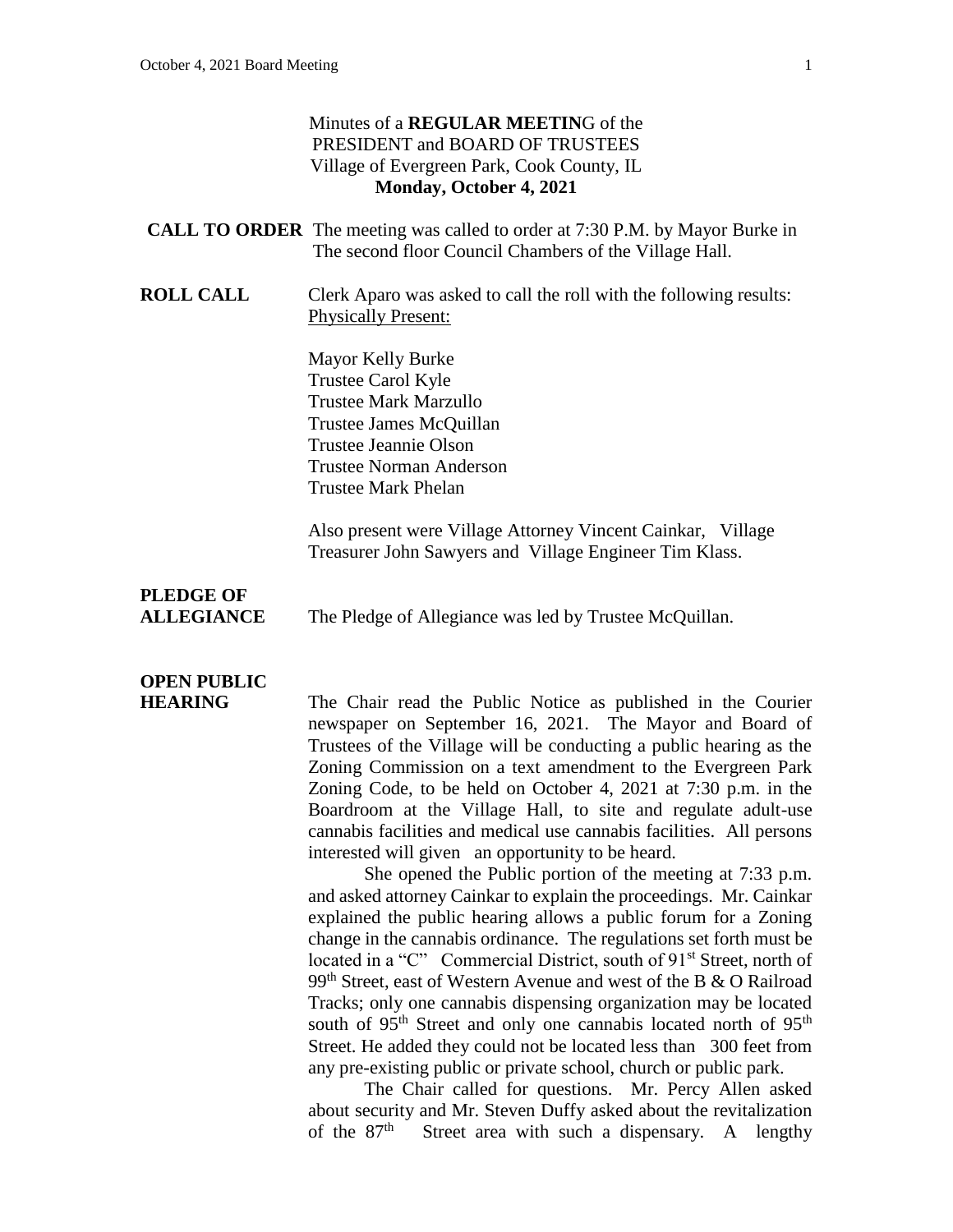discussion took place between audience members and the Board of Trustees and the attorney regarding locations, restrictions and security issues. The Attorney explained the Village has received many phone calls regarding licensing of dispensaries. All licenses will require a special use zoning. He added this is only the beginning of the process not the end. The Chair reminded everyone State Licenses are still required and it is a rigorous process. The Chair called for comments and questions three times. There being none motion by Trustee Phelan second by Trustee Kyle to close the public hearing portion of the meeting at 7:48 p.m. Upon roll call, voting YES: Trustees Kyle, Marzullo, McQuillan, Olson, Anderson and Phelan; voting NO: NONE. The motion was passed and so ordered by the Chair.

# **PUBLIC**

**FORUM** The Chair made the following announcements:

- 1. The Chair wished a special 101<sup>st</sup> Birthday to Joan "Sunshine" Schechner. Joan was a longtime Evergreen Park resident, former Army nurse in WWII who now resides at Smith Village. A card drop off is scheduled for October 15, 2021.
- 2. Special thanks to sponsors and participants who helped make the recent Octoberfest a successful event. Especially the Recreation Department, Karen, Jill and Josie, Scotty and his staff and EPFD, Public Works and EPPD.
- 3. EP Fire Chief Kleinhaus gave a report on the MABAS Engine Strike Team Deployed on September 9-17, 2021 to New Orleans to help with damage from Hurricane Ida. EP Fire Engine #51 was assigned to the Buras Fire Department. He extended his thanks to all the Fire Fighters involved in the deployment.
- 4. Thanks to the Candlelight Theater Group for their recent production of " You Can't Take it With You".
- 5. Thanks to EPFD for a great turn out at their open house on Saturday with free fire truck rides.
- 6. The Chair read a portion of a beautiful letter from AERO School Director of Special Education, Jim Gunnell. He praised the efforts of Denny Pietranduono, Kathy Frost Roth and Don and all the farm park staff. Their caring and sensitive teaching efforts are much appreciated as they work with AERO students and encourage interaction with the animals and farming chores.
- 7. Friday, October 8, 2021 from 5-9 p.m. Haunted Hayrides for Students grades 5-12 must register at the Youth Room of the Community Center.
- 8. Mayor Burke will be the guest speaker for the Chamber of Commerce Luncheon on Thursday, October 14, 2021. The luncheon is from 11:30 a.m. to 2 p.m. at the newly remodeled American Legion Post 854.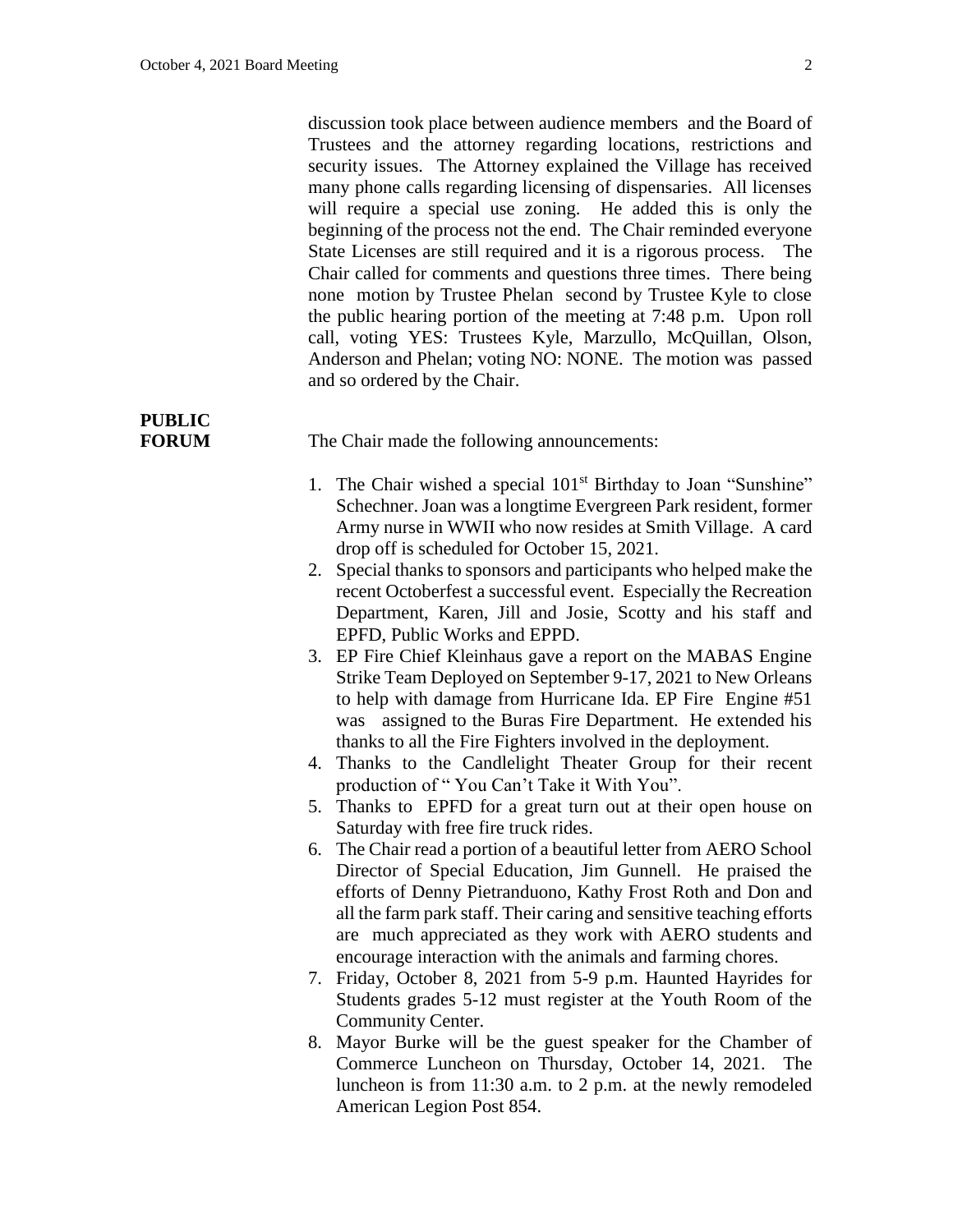|                                        | 9. Village Hall will be closed in observance of Columbus Day on<br>Monday, October 11, 2021. Normal hours resume on Tuesday,<br>October 12, 2021. Cost is \$18.00 per student.<br>10. Saturday, October 9, 2021 at 6 p.m. St. Bernadette presents<br>Dueling Pianos in the Church parking lot.<br>11. The Annual Halloween Parade is at the 50-acre park at $91^{st}$ &<br>Rockwell beginning at 6:00 p.m. to 7:30 p.m. on Friday, October<br>29, 2021.<br>12. On Saturday, October 30, 2021, FantaSci Fest is at the EP Senior<br>Center from 11 a.m. to 4 p.m. at 9547 S. Homan Avenue. |
|----------------------------------------|-------------------------------------------------------------------------------------------------------------------------------------------------------------------------------------------------------------------------------------------------------------------------------------------------------------------------------------------------------------------------------------------------------------------------------------------------------------------------------------------------------------------------------------------------------------------------------------------|
| <b>OPEN PUBLIC</b><br><b>AUDIENCE</b>  | NONE.                                                                                                                                                                                                                                                                                                                                                                                                                                                                                                                                                                                     |
| <b>REGULAR</b><br><b>AGENDA</b>        | Motion by Trustee Phelan second by Trustee McQuillan to waive<br>reading of the minutes of the September 20, 2021 Regular Meeting<br>of the President and Board of Trustees and approved as presented<br>was passed by unanimous voice vote and so ordered by the Chair.                                                                                                                                                                                                                                                                                                                  |
| <b>RESOLUTION</b><br>NO. 23-2021       | Motion by Trustee Marzullo second by Trustee Kyle to approve<br><b>Resolution NO. 23</b> \$478,490.58 in the General Corporate Fund<br>and the Water management Fund, \$364,505.34 and the Street Bond<br>Fund, \$22,040.00 for a total of \$865,035.92. Upon roll call, voting<br>YES: Trustees Marzullo, McQuillan, Olson, Anderson, Phelan and<br>Kyle; voting NO: NONE. The motion was passed and so ordered<br>by the Chair.                                                                                                                                                         |
| <b>BUSINESS</b><br><b>CERTIFICATES</b> | Motion by Trustee Marzullo second by Trustee Phelan to table the<br>application for WILLOWBROOK INN, INC. DBA VIBES<br><b>MINIMART</b> , for general merchandise, tobacco and cell phone<br>solar at the location of 2515 W 05 <sup>th</sup> Street Trustee Mergulle color                                                                                                                                                                                                                                                                                                                |

sales at the location of 2515 W. 95<sup>th</sup> Street. Trustee Marzullo asked if the applicant was present. Due to the lack of an applicant to answer questions, Trustee Marzullo requested to table the application. Upon roll call, voting YES: Trustees McQuillan, Olson, Anderson, Phelan, Kyle and Marzullo; voting NO; NONE. The motion to table was passed and so ordered by the Chair.

#### **DESTINY DENTAL**

Motion by Trustee Kyle second by Trustee Anderson to approve the Business Regulation Certificate for **D2 DENTAL OF LANSING P.C. DBA DESTINY DENTAL** to operate a dental office located at 2508 W. 94TH Street. Upon roll call, voting YES: Trustees Olson, Anderson, Phelan, Kyle, Marzullo and McQuillan;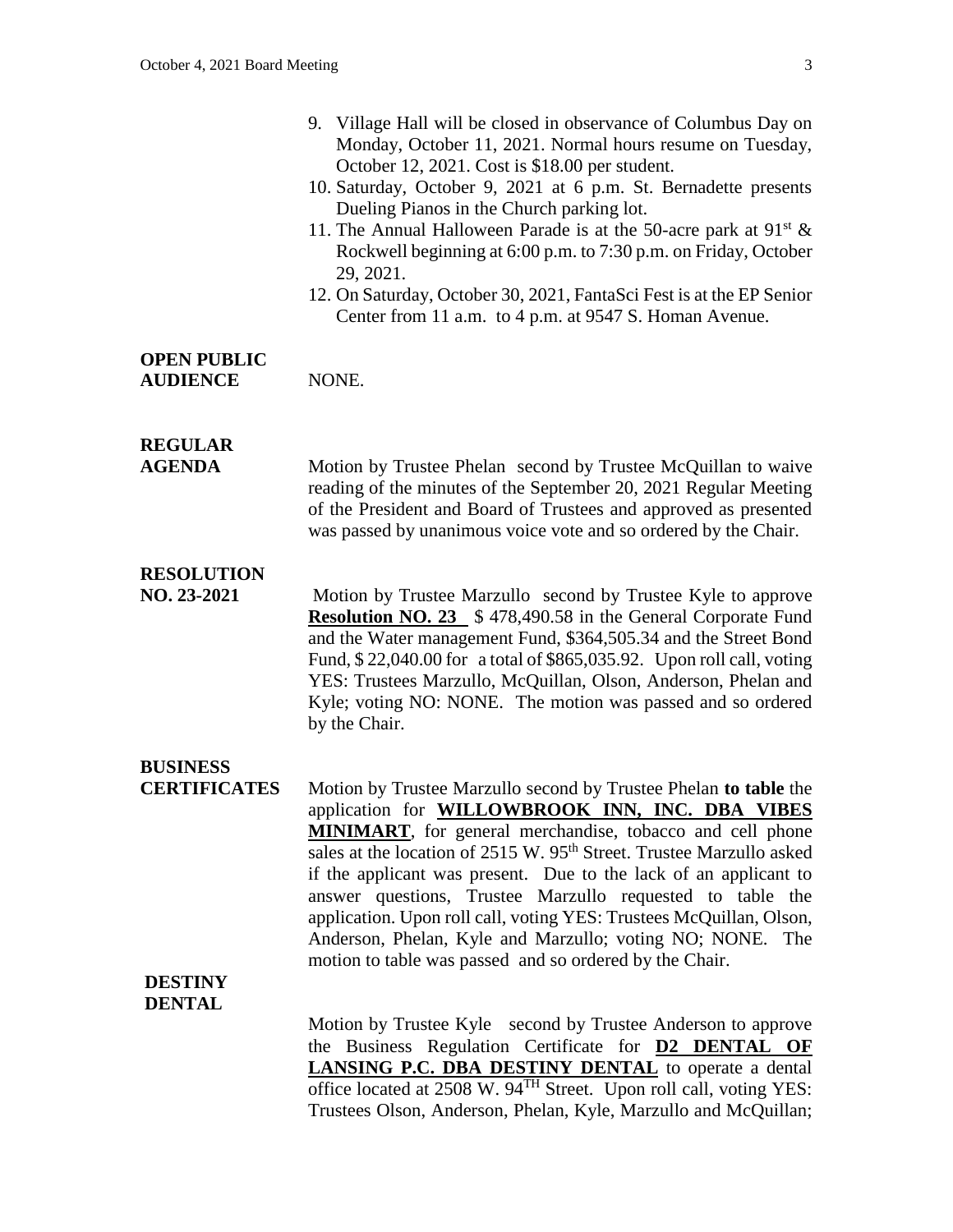voting NO: NONE. The motion was passed and so ordered by the Chair.

### **GEN HARP CLINICAL SOLUTIONS**

Motion by Trustee McQuillan second by Trustee Olson to approve the Business Regulation Certificate for **GEN HARP CLINICAL SOLUTIONS** to operate a clinical research health office located at 9730 S. Western Avenue, Suite 218. Upon roll call voting YES: Trustees Anderson, Phelan, Kyle, Marzullo, McQuillan and Olson; voting NO: NONE. The motion was passed and so ordered by the Chair.

#### **ORDINANCE**

**NO. 16-2021** Motion by Trustee Marzullo second by Trustee Phelan to approve **ORDINANCE NO. 16-2021, "AN ORDINANCE AMENDING THE EVERGREEN PARK ZONING CODE BY PROVIDING FOR THE SITING AND REGULATION OF ADULT-USE CANNABIS FACILITIES AND MEDICAL USE CANNABIS FACITLITES."** Upon roll call voting YES: Trustees Phelan, Kyle, Marzullo, McQuillan, Olson and Anderson; voting NO: NONE. The motion was passed and so ordered by the Chair.

# **ORDINANCE**

**NO. 17-2021** Motion by Trustee Phelan second by Trustee McQuillan to approve **ORDINANCE NO. 17-2021, "AN ORDINANCE AMENDING CHAPTER 11, LICENSES, TAXATION AND MISCELLANEOUS BUSINESS REGULATIONS, BY ADDING ARTICLE XXI, CANNABIS RETAILERS' OCCUPATION TAX, TO THE EVERGREEN PARK MUNICIPAL CODE."** The Chair noted this allows for a 3% tax which goes directly to the Village. Upon roll call voting YES: Trustees Kyle, Marzullo, McQuillan, Olson, Anderson and Phelan; voting NO: NONE. The motion was passed and so ordered by the Chair.

# **RESOLUTION**

**NO. 7-2021** Motion by Trustee Kyle second by Trustee Phelan to approve **RESOLUTION NO. 7-2021, "A RESOLUTION OF THE VILLAGE OF EVERGREEN PARK REQUESTING THE SUBMISSION OF A 'NO CASH BID' ON CERTAIN PARCELS OF TAX DELINQUENT REAL PROPERTY FOR THE BENEFIT OF THE VILLAGE OF EVERGREEN PARK."** The Chair noted there are (4) four parcels available for a no cash bid located at 3138 W. 95<sup>th</sup> Street and 8859 S. Kedzie Avenue and 3337 West Clark Drive and 3300 W. 97<sup>th</sup> Street. Upon roll call, voting YES: Trustees Marzullo, McQuillan, Olson, Anderson, Phelan and Kyle; voting NO: NONE. The motion was passed and so ordered by the Chair.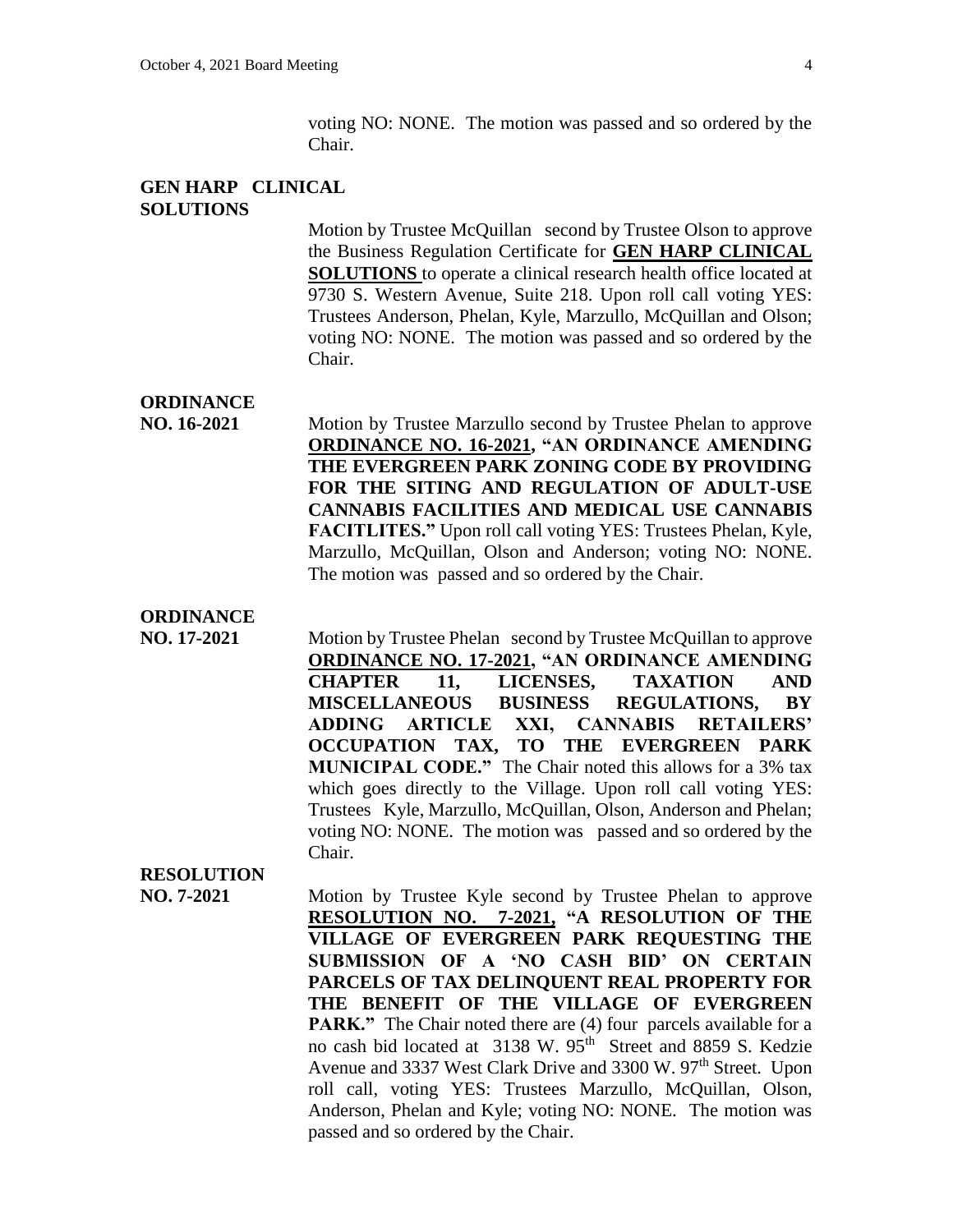### **METRO MAYORS**

**CAUCUS** Motion by Trustee Anderson second by Trustee Olson to approve the Mayors request to pay the Metropolitan Mayors Caucus dues for 2020-2021 in the amount of \$ 893.34. Upon roll call, voting YES: Trustees McQuillan, Olson, Anderson, Phelan, Kyle and Marzullo ; voting NO: NONE. The motion was passed and so ordered by the Chair.

#### **PROCLAMATION HALLOWEEN**

Motion by Trustee Marzullo second by Trustee Anderson to approve the Proclamations, declaring *"Sunday, October 31, 2021 as Halloween in the Village of Evergreen Park. "* Hours are Noon until 6:00 without an adult and until 8:00 pm with adult supervision. The Chair encouraged trick or treaters to observe porch lights if they are not on, assume they do not wish to participate. The proclamation was approved as presented was passed by unanimous voice vote and so ordered by the Chair.

# **ENGINEER'S**

**REPORT** Mr. Klass reported he has met with the engineer's from IDOT and the projects 87<sup>th</sup> Street and Kedzie Avenue are not completed. He will revisit prior to grass and parkway restoration. Cooler weather is required for the replacement. Trustee Marzullo asked about the possibility of a dedicated right turn lane on westbound 95<sup>th</sup> Street at Kedzie going north. Similar to the one on Kedzie at  $103<sup>rd</sup>$  to help alleviate merging traffic lanes. Mr. Klass will look into the request.

# **ATTORNEY'S**

**REPORT** The Attorney had no report.

**DEPT.**

**HEADS** PW Director Bill Lorenz suggested CSX repair the grade crossing at 94<sup>th</sup> Street now that the Kedzie Avenue project is almost completed.

**BIDS** Motion by Trustee Phelan second by Trustee Kyle to approve PW Director's request to pay Insituform for the sanitary sewer lining project in the amount of \$272,288.70. This is a budgeted item. Upon roll call voting YES: Trustees Olson, Anderson, Phelan, Kyle, Marzullo and McQuillan; voting NO: None. The Motion was passed and so ordered by the Chair.

> Motion by Trustee Phelan second by Trustee McQuillan to approve PW Director's request to accept the low bidder of Pavement Systems, Inc. for \$ 30,511.00 to patch, crack seal, seal coat and restripe the Yukich Fields parking lots. The other bidder was J & R 1<sup>st</sup> in Asphalt at a price of \$48,380.00. This is a budgeted item.